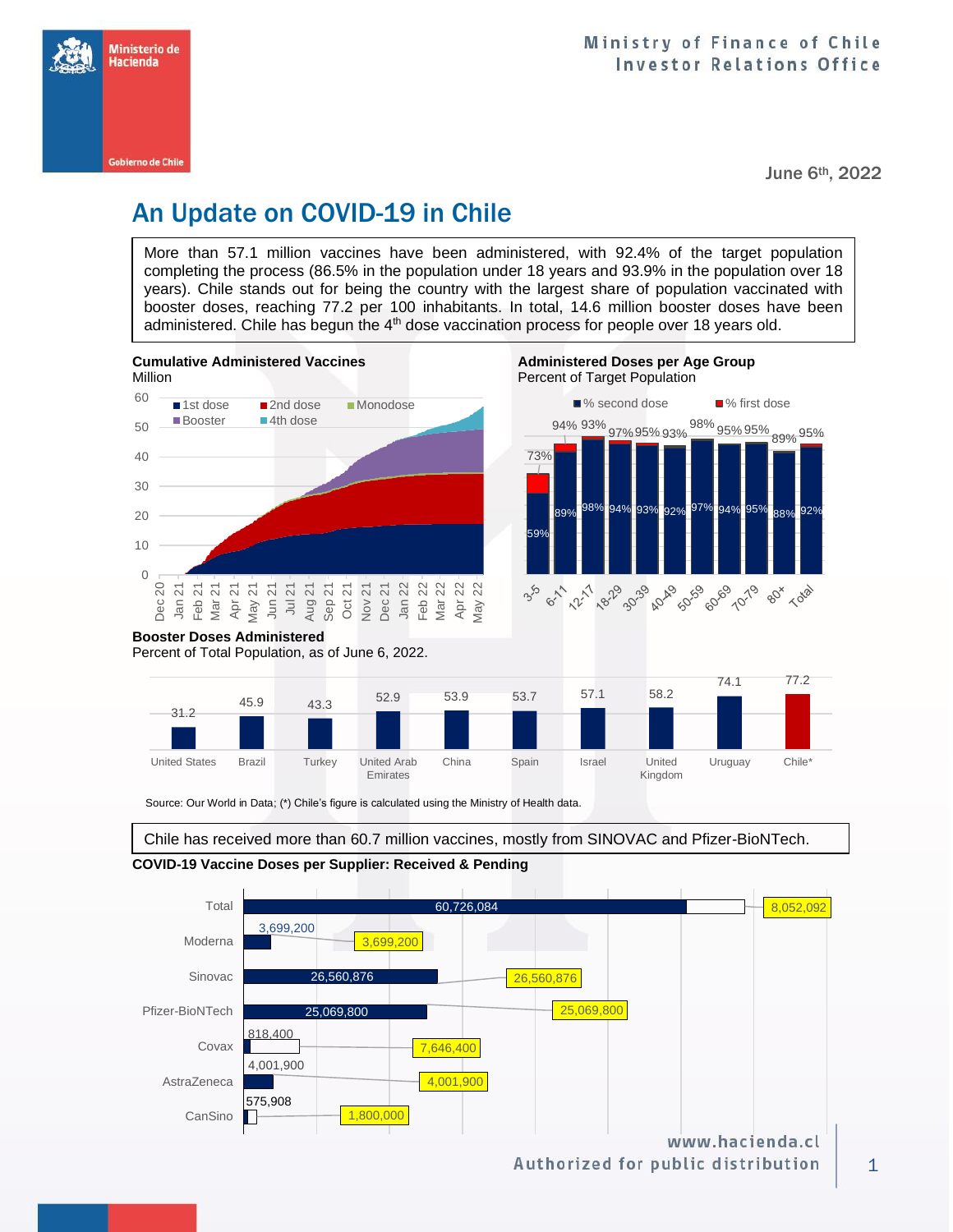

June 6th, 2022

During last week cases have slightly increased as well as PCR test positivity rates. ICU occupancy levels, deaths and hospital capacity remain at moderate levels.

### **COVID-19 Cases in Chile PCR Test Positivity Rate PCR Test Positivity Rate**

Ministerio de Hacienda

Gobierno de Chile



## . Data through June 5<sup>th</sup>.



From April 14, 2022, the Chilean government updated the plan step by step, considering three types of health impact phases: low, medium and high. Thus, the sanitary restrictions in border controls have been relaxed.

### **Share of Population per Phase <b>Nationwide Mobility Nationwide Mobility** People, Data through June 6th

Percent deviation with respect to pre-Covid levels





### www.hacienda.cl Authorized for public distribution